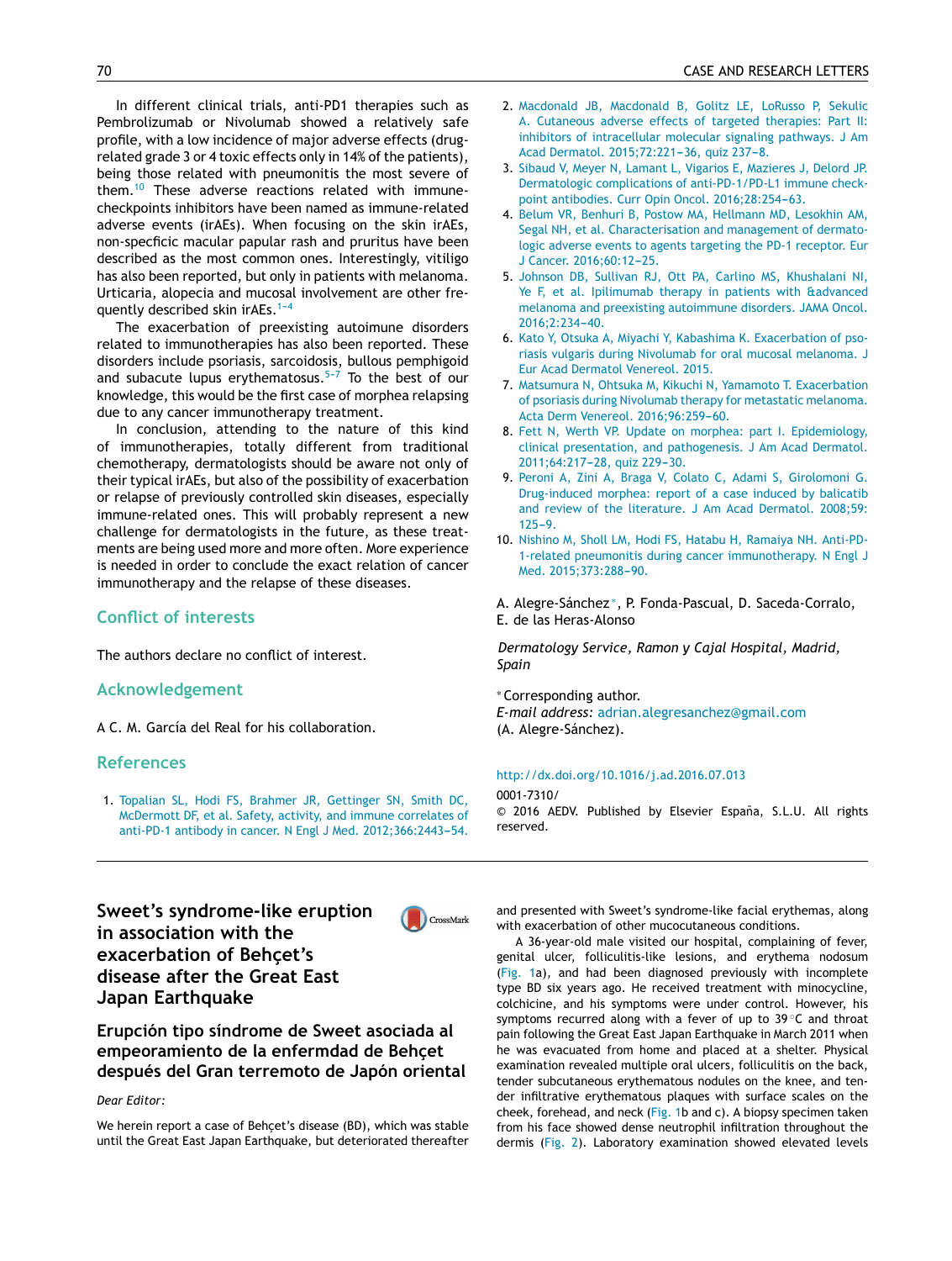<span id="page-1-0"></span>



of white blood cell counts (12,200/ $\mu$ l with 80% neutrophils), Creactive protein (11.44 mg/dl), and erythrocyte sedimentation ratio (41 mm/h). Antistreptolysin O (ASO) level was within normal ranges. HLA typing was negative for HLA-B51, but positive for HLA-A2, A24, B54, and B62. He was successfully treated with oral prednisolone (20 mg/day).

The present case developed infiltrative erythemas on the face mimicking Sweet's syndrome, along with other cutaneous symptoms such as folliculitis and erythema nodosum. A biopsy specimen from the face revealed dense neutrophil infiltration throughout the dermis. Patients with BD rarely present with Sweet's syndrome-like infiltrative erythema.<sup>[1](#page-2-0)</sup> On the other hand, several cases have been reported as a co-existence of BD and Sweet' syndrome; symptoms of Sweet's syndrome appear representing a flare or in the acute phase of BD.<sup>[2](#page-2-0)</sup> BD and Sweet's syndrome share common pathogenesis such



**Figure 2** Histopathology showing dense inflammatory cell infiltrates through the dermis, mainly composed of neutrophils (hematoxylin and eosin stain, original magnification  $\times$ 40).

as neutrophil activation, and Th1 type cytokines contribute to the pathogenesis of both disorders. We prefer to interpret our case as Sweet's syndrome-like eruptions that developed along with other symptoms such as oral ulcers, folliculitis, and erythema nodosumlike lesions in the exacerbation of BD, rather than the co-existence of Sweet's syndrome with BD, although the criteria of Sweet's syndrome are fulfilled. There were no other apparent triggers such as upper airway or gastrointestinal infections and the use of new drugs for the induction of Sweet's syndrome-like eruptions. Although the frequency is low, BD may be one of the underlying diseases susceptible for developing Sweet's syndrome-like eruptions. We have followed-up the patient for almost 10 years, and although he has had the occasional worsening of BD, the Sweet's syndrome-like eruption occurred only once. Our patient has HLA-B54, which may be an important genetic background in the development of Sweet's syndrome-like eruption.

Psychosocial stress has been reported to be a triggering and worsening factor of BD, and patients frequently develop a neurobehavioural syndrome, defined as 'neuro-psycho-BD'. Our patient's symptoms were possibly exacerbated by mental stress caused by the Great East Japan Earthquake. Mental health problems have affected m[a](#page-2-0)ny residents of evacuation zones in Fukushima, $3$  although there are no studies of the deterioration of BD examining a number of patients. Anxiety and depression are common psychiatric disorders in p[a](#page-2-0)tients with BD and more numerous than in controls, $4$  and psychological stressors influence the onset and flare of BD and/or recurrent aphthoid stomatitis. Approximately 70% of patients with BD recognized a stress factor prior to the onset of the disease, and 80% of patients with BD declared stress in the relapse period.<sup>5</sup>[Th](#page-2-0)e hypothalamic-pituitary-adrenal axis affects the immune system, and thus in the present case the stress-induced immune alterations may have worsened the symptoms of BD.

### **Conflicts of interest**

None declared.

#### **Funding sources**

None.